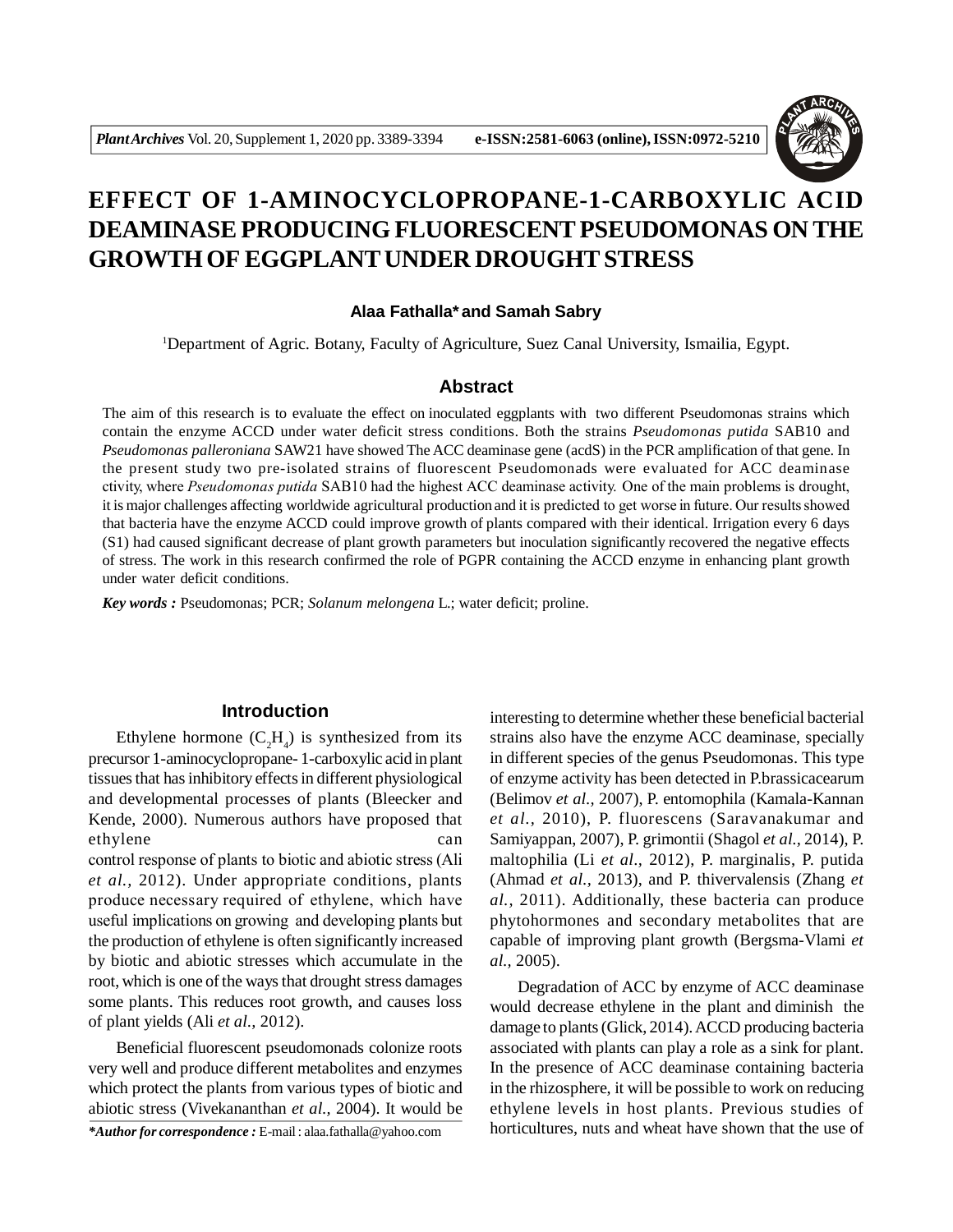bacteria ACC deaminase could improve plant growth and plants are capable of withstanding the negative effects of different environmental stresses (Li *et al.,* 2012).

Drought stress is one of main limitations of crop production over large areas of Earth (Wu *et al.,* 2013).Under drought stress conditions, Plants respond to the stress of water through a variety of morphological and physiological changes. The one of the main responses of plants is the increasing in ethylene production. Proline play key roles in speed up water absorption under soilwater deficit (Gomes *et al.,* 2010). Studies showed that plants have been inoculated with beneficial microorganisms contain ACC deaminase increase plant drought tolerance (Glick, 2014).

This research work was aimed at evaluating the activity of the enzyme ACCD in beneficial plant growth promoting bacteria of strains of Pseudomonas and detect the existence of *acdS* gene in both strains were used in this study. In addition to above objective, we assess the impact of two different strains of Pseudomonas containing ACCD on eggplants under water deficit stress conditions.

# **Materials and Methods**

# **Bacterial Isolates**

The two pre-isolated strains of ACC deaminase containing pseudomonas were used in this study. The strains were *Pseudomonas putida* SAB10 and *Pseudomonas palleroniana* SAW21, they were selected on the basis of previous research results in the laboratory and growth room experiments (Fathalla *et al.,* 2015).

# **Amplification of acdS gene**

The primers AccF 5'-ATG AAT CTG AAT CGT TTT GAA C-3' and 5'-TCA GCC GTT GCG GAA CAG-3' (Duan *et al.,* 2009) were used for PCR amplification of (*acd*S) gene. PCR cycle consisted of the thermal profile for amplification was 2-min initial denaturation at 94ºC, followed by 35 cycles of 1-min denaturation at 92ºC, annealing at 58ºC, and 1 min of elongation at 72ºC for 1 min and the final extension at 72ºC for 5 min. The results were visualized in agarose gel electrophoresis which was stained with ethidium bromide stained.

# **Quantification of ACC deaminase activity**

Determination of ACC deaminase activity by measurement of the amount of  $\alpha$ -ketobutyrate content produced by bacterial strains *in vitro* conditions according to Penrose and Glick, 2003.Nutrient broth (NB) were inoculated with old bacterial cultures and incubated in a shaker incubator at  $150$  rpm for  $28^{\circ}$ C for 48 hours. Culture broths were centrifugation at 1500rpm for 5min. The pellets were incubated over night with 5 ml DF minimal medium adjusted with final ACC concentration of 3.0 mM. The bacterial cultures were centrifuged at 8000 g for 10 min at  $4^{\circ}$ C and the pellets with 0.1 M Tris HCl, pH (8.5) and washed more than three times.

By adding  $30 \mu l$  toluene, the bacterial cells were labilized and homogenized for 30 s at maximum s peed. The toluenized cell suspension was observed at 540 nm to determine ACC deaminase activity.  $\alpha$ -ketobutyrate standard solutions were prepared from  $1$  to  $0.1 \mu$  mol concentrations in 200  $\mu$ l in test tubes and mixed with 300  $\mu$ l of 2, 4-dinitrophenylhydrazine then vortexed, tubes were kept at 30 °C for 30 min. After this period, 2 ml of 2N Na OH was added to each tube. Finally, the amount of standard solutions absorbance was read at 540 nm, and standard curves were drawn accordingly.

## **Plant experiment**

The inoculum was prepared by growing the bacterial strains in nutrient broth (NB) till they reach to log phase. Eggplant (*Solanum melongena* L seeds were sterized by a 2 percent solution of sodium hypochlorite for 6 minutes then washed with 3 times by deionized sterilized water. The sterilized seeds were treated with a prepared bacterial suspension of *Pseudomonas putida* SAB10 and *Pseudomonas palleroniana* SAW21 for 3h*.* During the same period of time the control seeds were submerged in deionized sterilized water. After 3h incubation period seeds were sown into trays were filled with wet peat in 10 replications for each treatment. All plants were watered once every 2 days through the first 10 days of the experiment and fertilized with Hoagland solution to get nutrients every week. Ten days after planting, seedlings were transplanted in 15 cm diameter pots using 3 kg of autoclaved sandy soil which mixed well with bacterial culture (10<sup>8</sup> CFU ml<sup>-1</sup>), The physical characters of soil are presented in Table1. In the control plants, bacterial suspension was replaced by 0.85% saline solution. After the transplanting, the plants were watered once every 3 days (S0) in the normal condition and once every 6 days (S1) in the drought conditions. The experiment ended after 40 days. Plants have been harvested, and growth parameters were reported (plant height, fresh, dry weight of plants).

# **Total proline content**

Free Proline content in leaf tissue was measured by spectrophotometric analysis at 520nm, the method was suggested by Bates *et al.,* (1973) using acid ninhydrin reagent.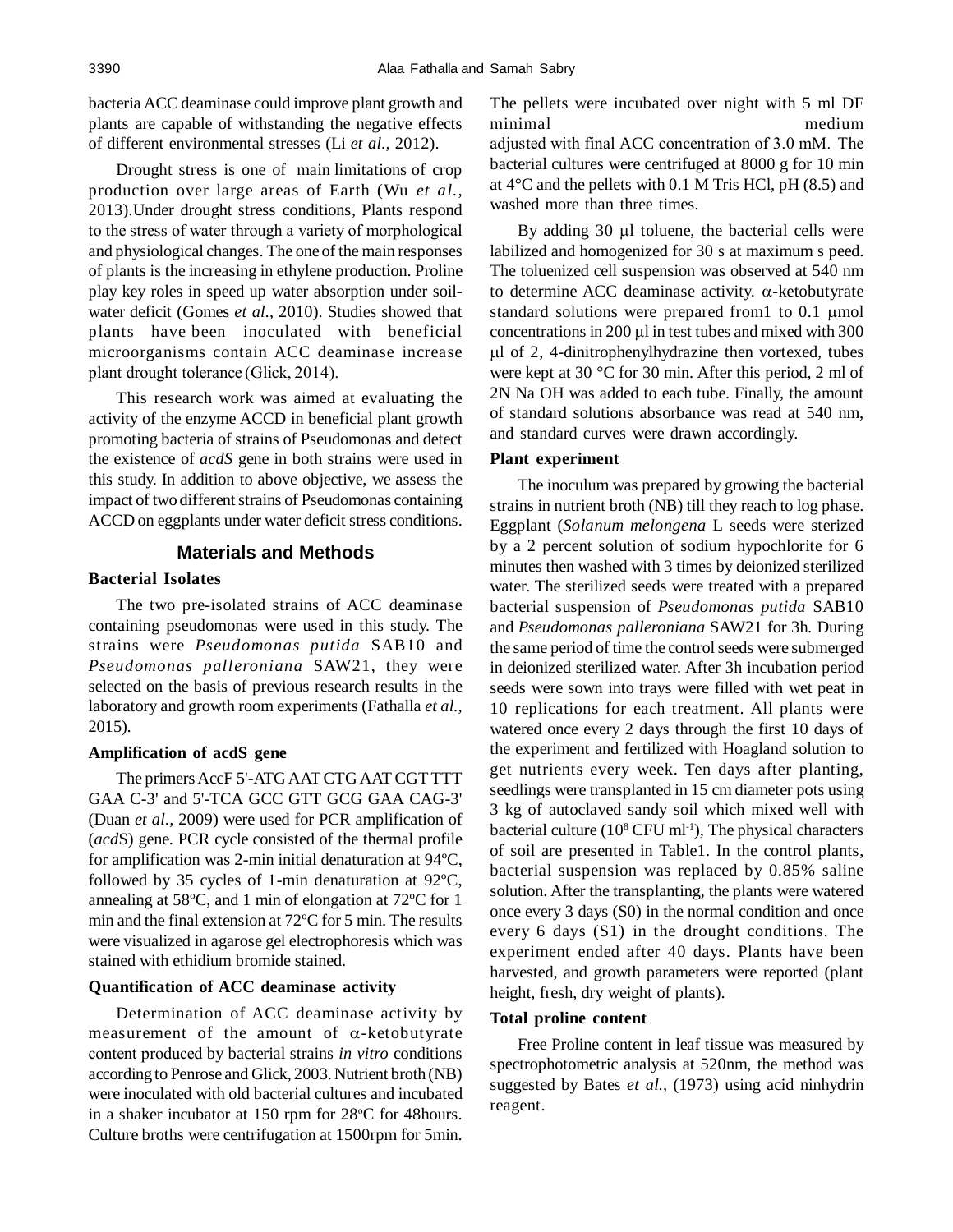## **SDS-PAGE electrophoresis**

Polyacrylamid gel electrophoresis (PAGE) using sodium dodecyl sulphate was conducted according to the method of (Laemmli, 1970) in order to find out the genetic differences between genotypes under studying.

#### **Statistical analysis**

According to steel and Torrie (1981) collected data were statistically analyzed using the correct variance analysis. The assigned experiment date was absolutely randomized with three replicates, in one way. The experiment data was analyzed using computer program software CoStat version 6.311. Least significant difference (LSD) at 5% level was used separately to evaluate the response of each character.

## **Results and Discussion**

# **Screening of** *acdS* **gene by polymerase chain reaction (PCR)**

ACC deaminase (acdS) gene in strain *Pseudomonas putida* SAB10 and *Pseudomonas palleroniana* SAW21was amplified with PCR. Acds gene amplification was observed approximately (1 kb) in both strains (Fig. 1).

#### **Quantification of ACC deaminase activity**

In this work, 2 representative pseudomonads strains were selected to quantify ACC deaminase activity. Optical density (540 nm) of *Pseudomonas putida* SAB10 and *Pseudomonas palleroniana* SAW21 showed the activity of ACC deaminase 275 and 498 nmol ketobutyrate/mg **Table 1: Physical properties of the soil.**

| <b>Properties</b>              |       |  |  |  |  |
|--------------------------------|-------|--|--|--|--|
| Particle size distribution (%) |       |  |  |  |  |
| Sand                           | 94.72 |  |  |  |  |
| Silt                           | 1.49  |  |  |  |  |
| Clay                           | 0.81  |  |  |  |  |
| <b>Textural class</b>          | Sand  |  |  |  |  |
| Field Capacity %               | 16.6  |  |  |  |  |
| H                              | 7.60  |  |  |  |  |

protein /h respectively.

### **Pot experiment**

The presented study illustrates how the isolated endophytic ACC deaminase containing *pseudomonas* effect of on growth of *Solanum melongena* L. under water deficit which was evaluated in a pot experiment. Comparatively more plant length and weight were acquired by the inoculated plants with bacteria than identical without bacteria (Fig. 2). Inoculated unstressed control plants indicated maximum plant length and weight



**Fig. 1**: The two fluorescent pseudomonad strains showed the amplification of acdS gene fragment in Agarose gel photograph.

as compared to uninoculated plants under different water levels (Fig. 2). Inoculation with strains *Pseudomonas putida* SAB10 and *Pseudomonas palleroniana* SAW21 every 6 days significantly increased the plant height up to 37.3.7% and 18.1% respectively when compared to the plant height of uninoculated identical. Maximum increase in Plant height was detected when plants were inoculated with strain *Pseudomonas putida* SAB10 at unstressed condition. Dry weight of shoots and roots increased at all treatments compared to uninoculated identical (Fig. 2). Strains *Pseudomonas putida* SAB10 and *Pseudomonas palleroniana* SAW21 increased the shoot dry weight up to 39. 4% and 20.2% respectively a at the treatment S1 compared to uninoculated identical and the same trend in root dry weight.

#### **Total proline content**

The results showed that the proline concentration in plant leaves was found to be higher in uninoculated plants at the drought treatment (S1) as compared to their corresponding inoculated ones (Fig. 2). The treatments with inoculum *Pseudomonas putida* SAB10 and *Pseudomonas palleroniana* SAW21 under S1 conditions caused decreasing in proline by rate 34.5 % and 20.8% respectively comparing with their corresponding uninoculated ones.

#### **SDS-Protein electrophoresis**

The SDS- electrophoresis patterns (Fig. 3 and Table 2) showed that the number of polymorphic and monomorphic bands among the treatments under investigation is 3 and 2 respectively. Different treatments induced changes in protein pattern. There were two new bands having molecular weights 185.234 and 161.427 kda that appeared only by the effect of *Pseudomonas putida* SAB10 as a compared to control under drought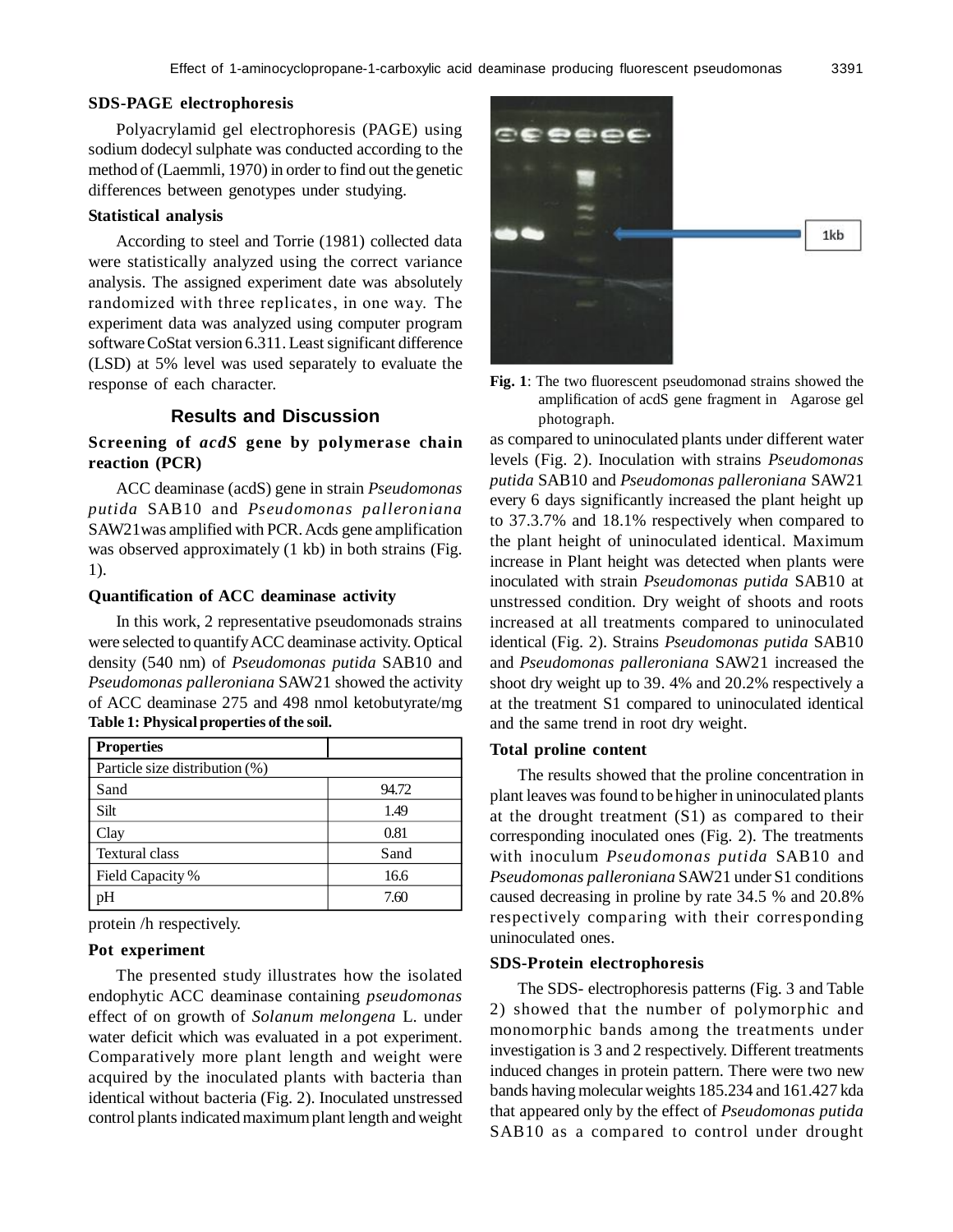

**Fig. 2:** Effect of the two selected ACC deaminase containing *pseudomonas* on plant height, shoot dry weight, root dry weight and proline accumulation mg/g *Solanum melongena* L. under unstressed condition (S0) and stressed condition.

| <b>MW</b> | <b>With stress</b><br><b>Without stress</b> |              |              |                |              |              |           |              |
|-----------|---------------------------------------------|--------------|--------------|----------------|--------------|--------------|-----------|--------------|
|           | <b>Control</b>                              | <b>SAB10</b> | <b>SAW21</b> | <b>Control</b> | <b>SAB10</b> | <b>SAW21</b> | Frequency | Polymorphism |
| 185.234   | $\Omega$                                    | $\Omega$     | $\Omega$     | $\Omega$       | 1            | $\Omega$     | 0.167     | Unique       |
| 176.527   | $\Omega$                                    | 1            | 1            | 1              | $\Omega$     | $\Omega$     | 0.5       | Polymorphic  |
| 161.427   | $\Omega$                                    | $\Omega$     | $\Omega$     | $\Omega$       | 1            | $\Omega$     | 0.167     | Unique       |
| 159.77    |                                             | $\Omega$     | $\Omega$     | $\Omega$       | $\Omega$     | $\Omega$     | 0.167     | Unique       |
| 140.679   | 1                                           | $\Omega$     | $\Omega$     | $\Omega$       | $\Omega$     | $\Omega$     | 0.167     | Unique       |
| 109.069   | 1                                           | 1            | 1            | 1              | 1            | 1            | 1         | Monomorphic  |
| 93.109    | $\Omega$                                    | $\Omega$     | 1            | 1              | $\Omega$     | $\Omega$     | 0.333     | Polymorphic  |
| 63.126    | 1                                           | $\Omega$     | $\Omega$     | $\Omega$       | $\Omega$     | $\Omega$     | 0.167     | Unique       |
| 55.203    | $\Omega$                                    | $\Omega$     | 1            | $\Omega$       | $\Omega$     | $\Omega$     | 0.167     | Unique       |
| 54.636    | 1                                           | $\Omega$     | $\Omega$     | $\Omega$       | $\Omega$     | $\Omega$     | 0.167     | Unique       |
| 36.161    | 1                                           | $\Omega$     | $\Omega$     | $\Omega$       | $\Omega$     | $\Omega$     | 0.167     | Unique       |
| 8.858     | 1                                           | 1            | 1            | 1              | 1            | 1            | 1         | Monomorphic  |
| 8.045     |                                             | $\Omega$     | 1            | $\Omega$       | $\Omega$     | $\Omega$     | 0.333     | Polymorphic  |

**Table 2:** Protein banding patterns in Eggplant genotypes under normal and drought stress conditions.

treatments. As a result of treatment with *Pseudomonas putida* SAB10, Two bands disappeared with molecular weights 176.527 and 93.109 kda. The same two bands missed with the treatment with *Pseudomonas palleroniana* SAW21 under drought treatments as a compared to control. The two new bands with molecular weights 185.234 and 161.427 kda which appeared only As a result of treatment with *Pseudomonas putida*

SAB10 under stress condition in The SDS- electrophoresis patterns. Maybe these bands related with the activation aminocyclopropane-1-carboxylate (ACC) deaminase or proline accumulation**.**

## **Discussion**

Previous studies have confirmed the promotion of plant growth and drought resistance by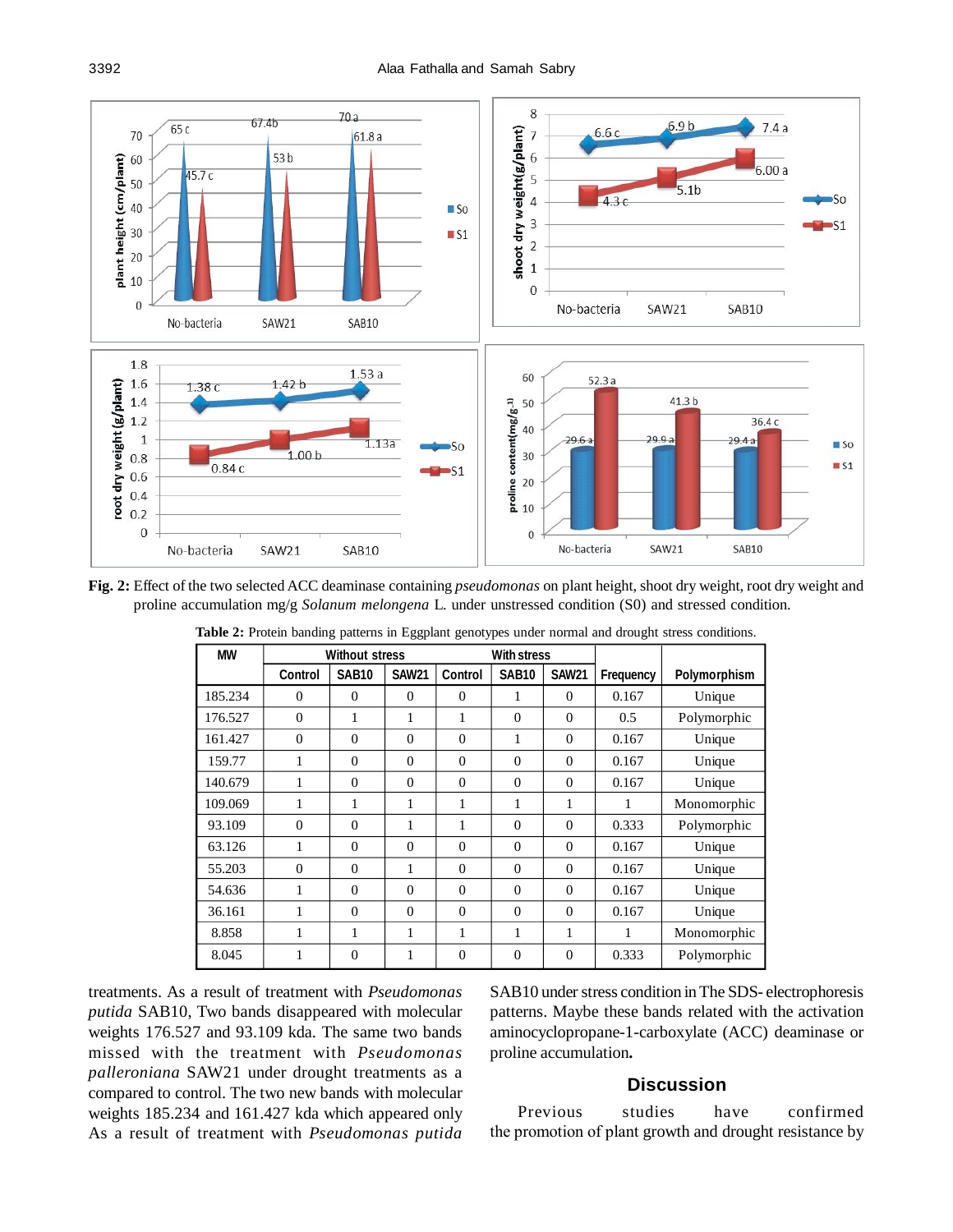

**Fig. 3:** SDS-PAGE patterns of canola Eggplant protein under non stress (S0) and drought (S1) conditions.

beneficial bacteria containing the ACC deaminase gene (Penrose *et al.,* 2001; Ahmad *et al.,* 2013). The present study has shown the role of ACC deaminase containing bacteria in enhancing the Eggplant growth and biomass of under water deficiency conditions. Our results are similar with many previous researchers, who have recorded that a number of bacteria isolated from different environments contain ACC deaminase enzyme, and these bacteria are capable of improving the growth of various crops (Bangash *et al.,* 2013; Glick, 2014).

The accumulation of proline is one of the most commonly reported changes caused by salt and water stress, and other stresses in plants (Verbruggen and Hermans, 2008).

The two new bands with molecular weights 185.234 and 161.427 kda which appeared only As a result of treatment with Pseudomonas putida SAB10 under stress condition in The SDS- electrophoresis patterns. Maybe these bands related with the activation of the enzyme 1 aminocyclopropane-1-carboxylate (ACC) deaminase or proline accumulation. Results were coordinated with (Gong *et. al.,* 2005), who reported that, electrophoretic protein bands and isoenzymes polymorphism used for to define and measure the correlation between altered specific genes expression and environmental changes. These variations in gene expression would be involved in adaptation and could be used as stress molecular markers. One dimensional polyacrylamide gel electrophoresis of proteins has been widely used for strain- and species level identification and classification to screen the variation among population and select desirable genotypes.

- Ahmad, M., Z.A. Zahir, M. Khalid, F. Nazli and M. Arshad (2013). Efficacy of Rhizobium and Pseudomonas strains to improve physiology, ionic balance and quality of mung bean under salt-affected conditions on farmer's fields. *Plant Physiology and Biochemistry*, **63:** 170-176.
- Ali, S., T.C. Charles and B.R. Glick (2012). Delay of flower senescence by bacterial endophytes expressing 1 aminocyclopropane-1-carboxylate deaminase. *J. Appl. Microbiol.*, doi:10.1111/j.1365-2672.2012.05409.x
- Bangash, N., A. Khalid, T. Mahmood and M.T. Siddique (2013). Screening Rhizobacteria containing ACC-deaminase for growth promotion of wheat under water stress. *Pakistan J. Bot.*, **45:** 91-96.
- Bate, L.S., R.P. Waldren and I.D. Teare (1973). Rapid determination of free proline for water-stress studies. *Plant and soil*, **39(1):** 205-207.
- Belimov, A.A., N. Hontzeas, V.I. Safronova, S.V. Demchinskaya, G. Piluzza, S. Bullitta and B.R. Glick (2005). Cadmiumtolerant plant growth-promoting bacteria associated with the roots of Indian mustard (*Brassica juncea* L. Czern.) *Soil Biol. Biochem*., **37:** 241-250
- Bergsma-Vlami, M., M.E. Prins and J.M. Raaijmakers (2005). Influence of plant species on population dynamics, genotypic diversity and antibiotic production in the rhizosphere by indigenous *Pseudomonas* spp. FEMS *Microbiology Ecology*, **52(1):** 59-69.
- Bleecker, A.B. and H. Kende (2000). Ethylene: a gaseous signal molecule in plants. *Annu. Rev. Cell Dev. Biol*., **16:**1-18
- Duan, J., K.M. Müller, T.C. Charles, S. Vesely and B.R. Glick (2009). 1-aminocyclopropane-1-carboxylate (ACC) deaminase genes in rhizobia from southern Saskatchewan. *Microbial ecology*, **57(3):** 423-436.
- Fathalla, A.M., S.A.A. El-Azeem, M.A. Baraka and E.M. Ramadan (2015). Antifungal activity and genetic diversity of selected endophytic fluorescent pseudomonads. *Journal of Applied Plant Protect Suez Canal University*, **4:**1-12.
- Glick, B.R. (2014). Bacteria with ACC deaminase can promote plant growth and help to feed the world. *Microbiological research*, **169(1):** 30-39.
- Gomes, F.P., M.A. Oliva, M.S. Mielke, A.A.F. Almeida and L.A. Aquino (2010). Osmotic adjustment, proline accumulation and cell membrane stability in leaves of *Cocos nucifera* submitted to drought stress. *Scientia Horticulturae*, **126(3):** 379-384.
- Gong, Z., C. Dong, H. Lee, H. Zhu, J.L. Xiong, D. Gong, B. Stevenson and J.K. Zhu (2005). A Dead Bbox RNA helicase is essential for mRNA export and important for development and stress responses in *Arabidopsis*. *Plant Cell.*, **17:** 256–267.
- Kamala Kannan, S., K.J. Lee, S.M. Park, J.C. Chae, B.S. Yun, Y.H. Lee and B.T. Oh (2010). Characterization of ACC deaminase gene in *Pseudomonas entomophila* strain PS

# **References**